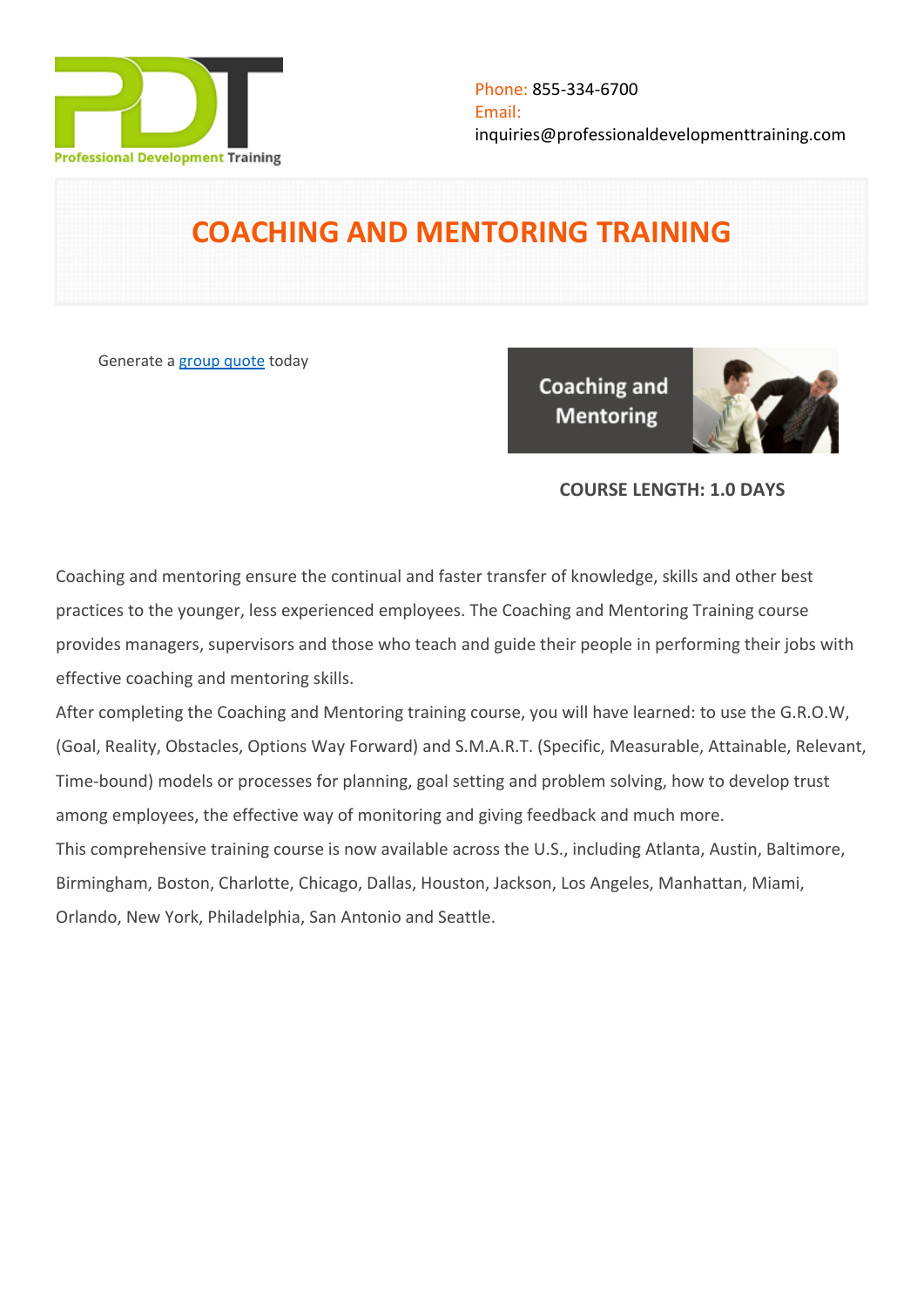#### **COACHING AND MENTORING TRAINING COURSE OUTLINE**

#### **FOREWORD**

In today's environment of changing technology and evolving organizations, coaching can create a strong competitive advantage. It provides continuous learning and develops people to meet current and future needs. Business mentoring and coaching is an investment that you make in developing your key resource people for the long-term benefit of the organization.

About 6 out of 10 (59%) organizations currently offer coaching or other developmental counseling to their managers and executives, according to a nationwide survey of more than 300 companies conducted by Manchester, a human capital consulting firm. Another 20% of organizations said they plan to offer such coaching within the next year.

Productivity happens when managers can develop strong relationships with their employees. Executive coaching builds the capability of managers to help their employees with the intangible elements of human relationships. This Coaching and Mentoring Training program will help you turn performance management into a collaborative process that benefits everyone.

#### **OUTCOMES**

#### **By the end of this course, participants will:**

- Define coaching, mentoring and the G.R.O.W. model
- Set appropriate, effective goals using the S.M.A.R.T. technique of goal setting
- Learn how to define the current state or reality of an employee's situation
- Define options for one's employee and create actionable steps toward a preliminary plan
- Learn how to develop a finalized plan and motivate an employee to accomplishment
- Identify the benefits of building & fostering trust with employees
- Master giving effective feedback while maintaining trust
- Identify & overcome common obstacles that are holding employees back
- Learn to identify when coaching an employee is at an end
- Learn to transition an employee to other opportunities for growth

#### **MODULES**

### **Lesson 1: Getting Started**

Workshop Objectives

### **Lesson 2: Understanding Coaching and Mentoring**

- What is Coaching?
- What is Mentoring?
- The similarities between Coaching and Mentoring
- The differences between Coaching and Mentoring